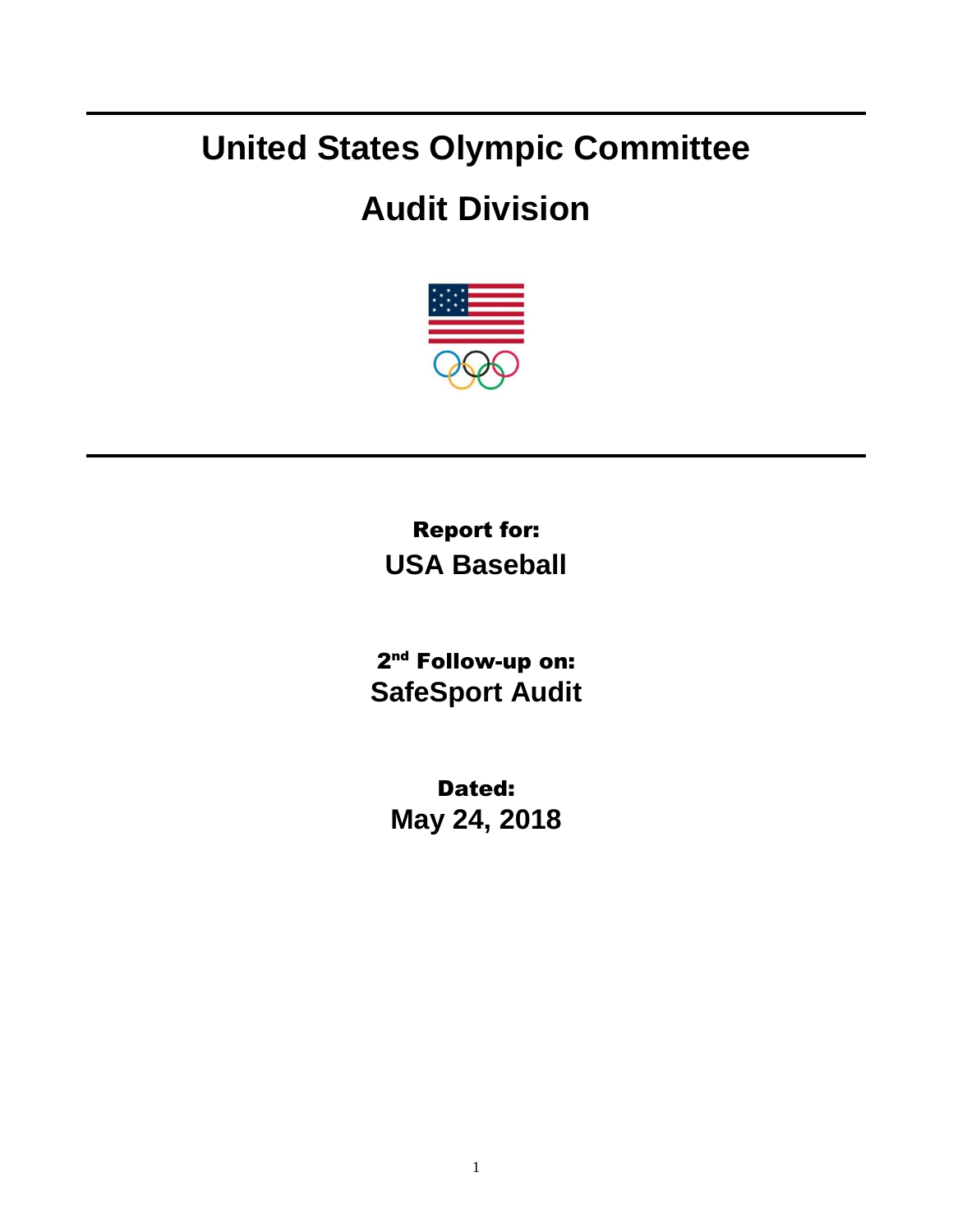UNITED STATES OLYMPIC COMMITTEE 1 Olympic Plaza Colorado Springs, CO 80909



May 24, 2018

Paul Seiler Executive Director USA Baseball

Dear Paul,

The USOC Internal Audit Division continued to follow-up on the status of recommendations from the SafeSport audit of USA Baseball dated October 2017. The Follow-up Report dated January 2018 reported one in process recommendation related to USA Baseball ensuring all required individuals completed SafeSport education and background checks before contact with athletes. USA Baseball implemented a process to ensure all required individuals complete background checks and SafeSport education prior to the first on-field interaction with athletes. All recommendations were implemented and are considered closed.

We thank you and your staff for assisting in the  $2<sup>nd</sup>$  follow-up review.

Sincerely,

Jet Julle

Bridget Toelle, CPA, CIA Ellen Senf Senior Director, Audit Staff Auditor

Ellen of Senf

cc: Susanne Lyons Mike Gaski Rick Adams Karen Gaunt Gary Johansen John Gall

Chris McCleary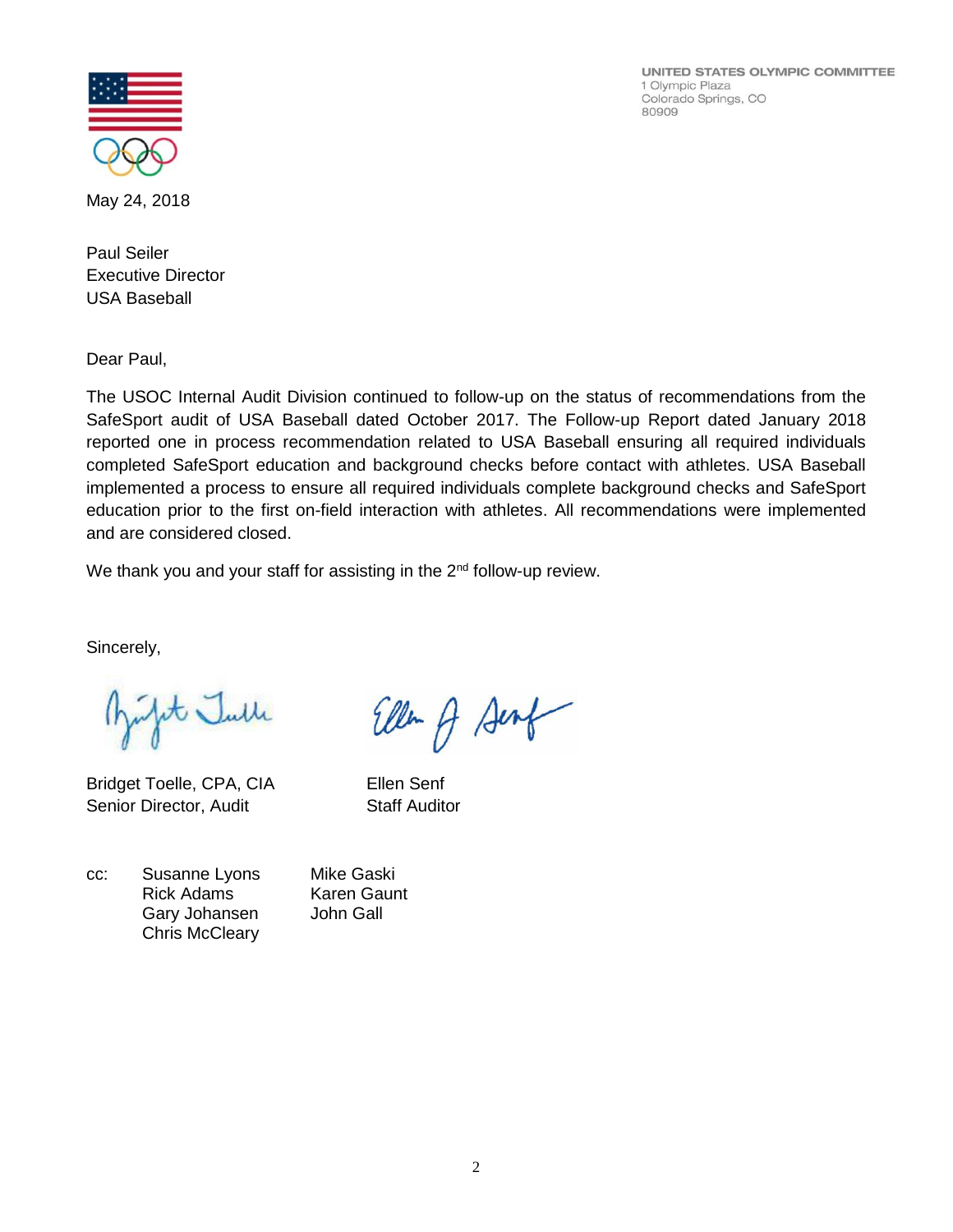

## *SafeSport 2 nd Follow-up Report*

**USA Baseball**

| <b>Follow-up</b><br><b>Status</b> | <b>Recommendation</b>                                                                                                                                                                                                                                                                                                                                                                                                                                                                                                                                                                                                                                                                                                                                                                                                                              | <b>Management</b>                                                                                                                                                                | <b>Follow-up</b><br><b>Action</b>                                                                                                                                                                                           |
|-----------------------------------|----------------------------------------------------------------------------------------------------------------------------------------------------------------------------------------------------------------------------------------------------------------------------------------------------------------------------------------------------------------------------------------------------------------------------------------------------------------------------------------------------------------------------------------------------------------------------------------------------------------------------------------------------------------------------------------------------------------------------------------------------------------------------------------------------------------------------------------------------|----------------------------------------------------------------------------------------------------------------------------------------------------------------------------------|-----------------------------------------------------------------------------------------------------------------------------------------------------------------------------------------------------------------------------|
|                                   |                                                                                                                                                                                                                                                                                                                                                                                                                                                                                                                                                                                                                                                                                                                                                                                                                                                    | <b>Response</b>                                                                                                                                                                  |                                                                                                                                                                                                                             |
| <b>Implemented</b>                | USA Baseball must update all<br>applicable SafeSport-related<br>documentation and administrative<br>materials to define and specifically<br>prohibit the six types of prohibited<br>misconduct identified in the Athlete<br>Safety Standards. Further, USA<br>Baseball should update the links<br>included in their SafeSport<br>documentation to the appropriate<br>type of defined misconduct.<br>Specially, USA Baseball must<br>update the link to the definition of<br>harassment.                                                                                                                                                                                                                                                                                                                                                            | We agree with the condition<br>and recommendation and will<br>respond to the USOC with a<br>detailed plan to ensure<br>compliance with the current<br>NGB Athlete Safety Policy. | <b>USA Baseball</b><br>revised and<br>updated the links in<br>its Athlete Safety<br>Policy in November<br>2017 to address<br>the<br>recommendation.                                                                         |
| <b>Implemented</b>                | USA Baseball must formally create<br>and/or update their SafeSport-<br>related content to document a formal<br>SafeSport policy that can be made<br>available to all stakeholders, which<br>complies with the Athlete Safety<br>Standards.                                                                                                                                                                                                                                                                                                                                                                                                                                                                                                                                                                                                         | We agree with the condition<br>and recommendation and will<br>respond to the USOC with a<br>detailed plan to ensure<br>compliance with the current<br>NGB Athlete Safety Policy. | <b>USA Baseball</b><br>revised its Athlete<br>Safety Policy in<br>November 2017 to<br>address the<br>recommendation.                                                                                                        |
| <b>Implemented</b>                | USA Baseball must require that<br>individuals it formally authorizes,<br>approves, or appoints (a) to a<br>position of authority over, or (b) to<br>have frequent contact with athletes<br>complete criminal background<br>checks and education and training<br>requirements in a timely manner and<br>before they have contact with<br>athletes to provide assurance that<br>they are educated on the<br>requirements of the Athlete Safety<br>Standards. The USA Baseball must<br>consistently track and verify criminal<br>background checks and education<br>and training requirements are met for<br>all Required Individuals. USA<br>Baseball should review the testing<br>results and require all necessary<br>individuals to complete the<br>necessary requirements (i.e.,<br>criminal background check and/or<br>education and training). | We agree with the condition<br>and recommendation and will<br>respond to the USOC with a<br>detailed plan to ensure<br>compliance with the current<br>NGB Athlete Safety Policy. | <b>USA Baseball has</b><br>implemented a<br>process to ensure<br>all required<br>individuals<br>complete<br>background checks<br>and SafeSport<br>education prior to<br>the first on-field<br>interaction with<br>athletes. |